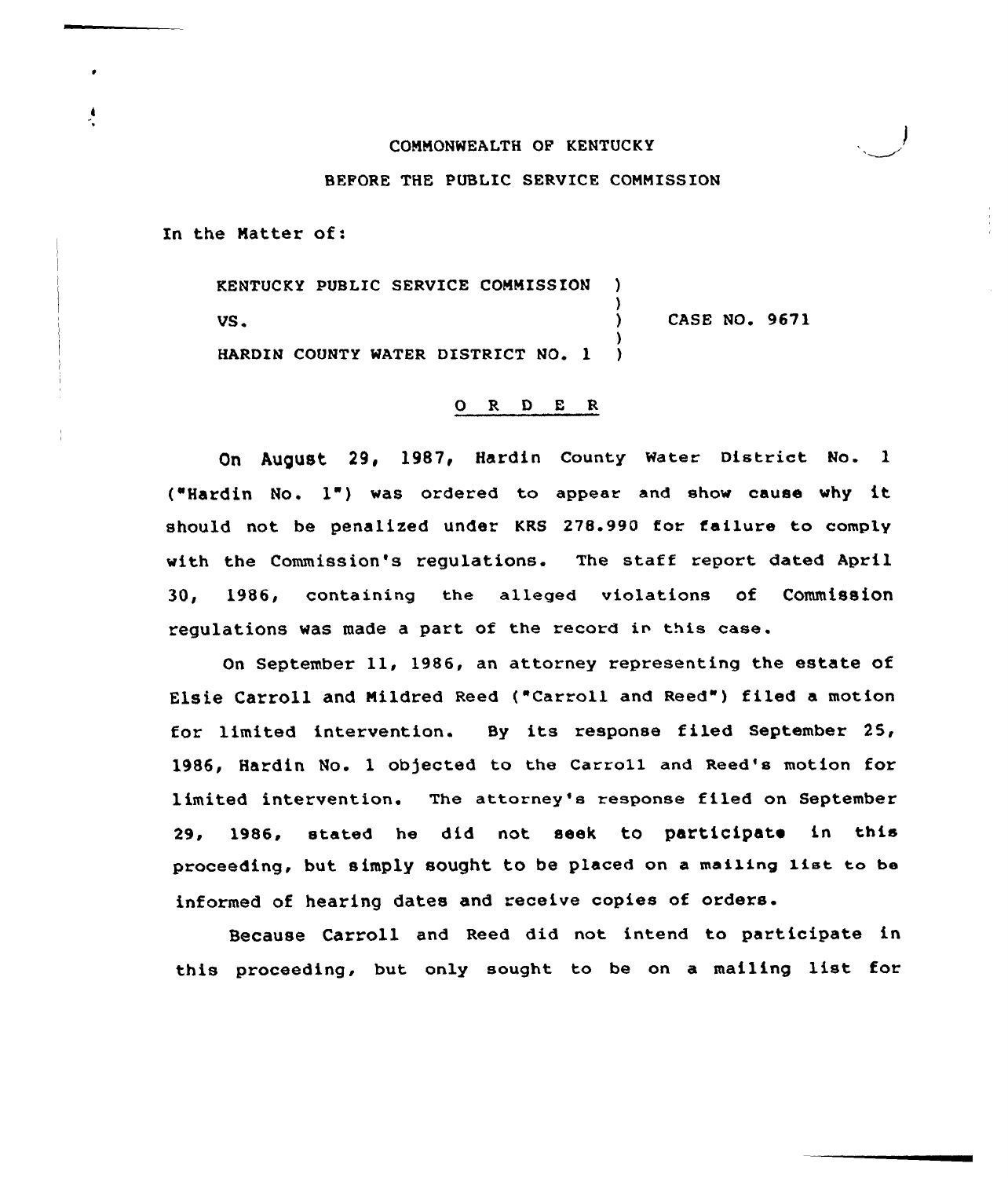certain documents, on October 10, 1986, the Commission denied Carroll and Reed's motion for limited intervention, and placed Carroll and Reed on <sup>a</sup> mailing list as requested.

 $\bullet$ 

ı

On September 9, 1986, Hardin No. <sup>1</sup> filed a motion requesting the Commission schedule an informal conference with the Commission staff prior to a hearing in this proceeding. On September 25, 1986, Hardin No. 1 supplied a statement of the reasons for which an informal conference was being sought and a proposed agenda. On October 10, 1986, the Commission granted Hardin No. 1's motion for an informal conference. The informal conference was held November 12, 1986, at the Commission's offices in Frankfort, Kentucky.

On December 1, 1986, Hardin No. <sup>1</sup> tiled a motion to limit the scope and purpose of the Show Cause Hearing. The District ob)ected to discussion of causation of the collapse of the standpipe mentioned in the staff report. On January 22, 1987, the Commission denied Hardin No 1's motion.

<sup>A</sup> hearing was held on April 1, 1987, at the Commission's offices in Frankfort, Kentucky. There were no intervenors present. At the hearing Hardin No. 1 asserted that the Commission does not have authority to conduct a Show Cause Hearing for the purpose of penalizing the District under KRS 278.990. Hardin No. <sup>1</sup> acknowledged that at the time of the drafting of the staff report in this case Hardin No. <sup>1</sup> was in technical violation of the Commission's regulations. In its effort to mitigate any penalties that might he associated with acknowledging these violations Hardin No. <sup>1</sup> presented testimony and exhibits by its Chairman, John N. Vititoe, and its manager, Joyce Gibson. Nr. Vititoe

 $-2-$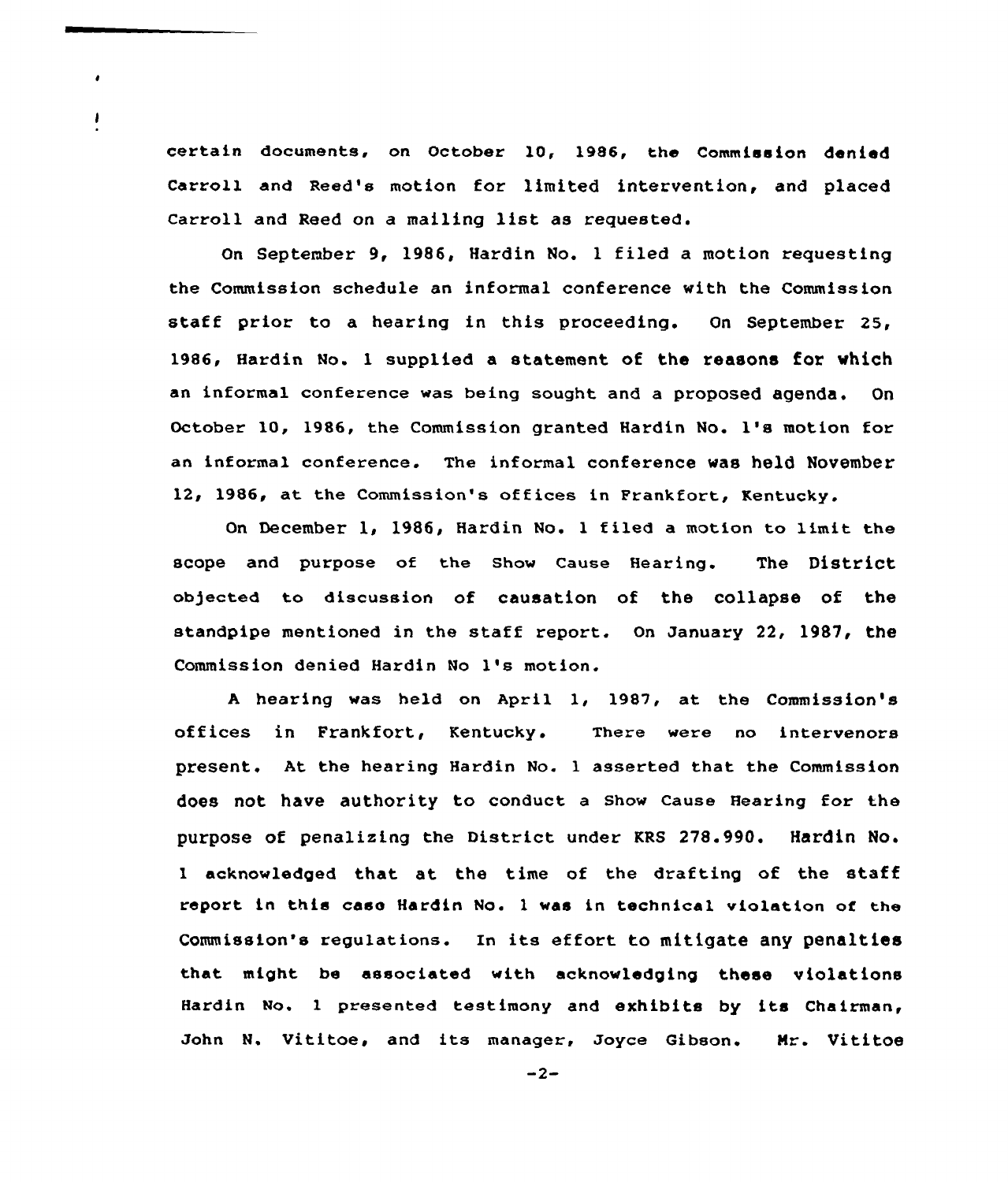testified that at the time of the staff inspection the District did have an employee safety program in place and a copy of the plan was placed in evidence. In addition Nr. Vititoe and Ns. Gibson placed in evidence exhibits which indicated that the District had corrected the other deficiencies listed in the staff report. Ben E. Carter, a Certified Public Accountant, testified that he had audited the accounts of Hardin No. 1 and that the District was financially unable to pay a penalty of any sort.

-1

#### AUTHORITY OF THE CONMISSION

At the hearing, Hardin No. 1 objected to any penalty being imposed. The basis for the objection is that the Commission has no statutory authority to fine <sup>a</sup> water district. Hardin No. <sup>1</sup> contends that because KRS 278.990 refers to only private utilities, publicly owned utilities such as water districts are not subject to penalties. The Commission is unpersuaded by this reasoning. KRS 278.015 states in part.:

Notwithstanding any of the provisions of KRS Chapter 74 any water district, combined water, gas or sewer district, or water commission shall be <sup>a</sup> public utility and shall be subject to the jurisdiction of the public service commission in the same manner and to the same<br>extent as any other utility as defined in KRS any other utility as defined  $278.010...$ 

Because water districts became subject to Commission requlation subsequent to the initial enactment of Chapter  $278<sub>t</sub>$ Section 278.015 was enacted to avoid the necessity of rewriting every section of the chapter to specifically refer to water districts.

Commission believes that the legislature did not intend to provide for the regulation of water districts, yet withhold the

 $-3-$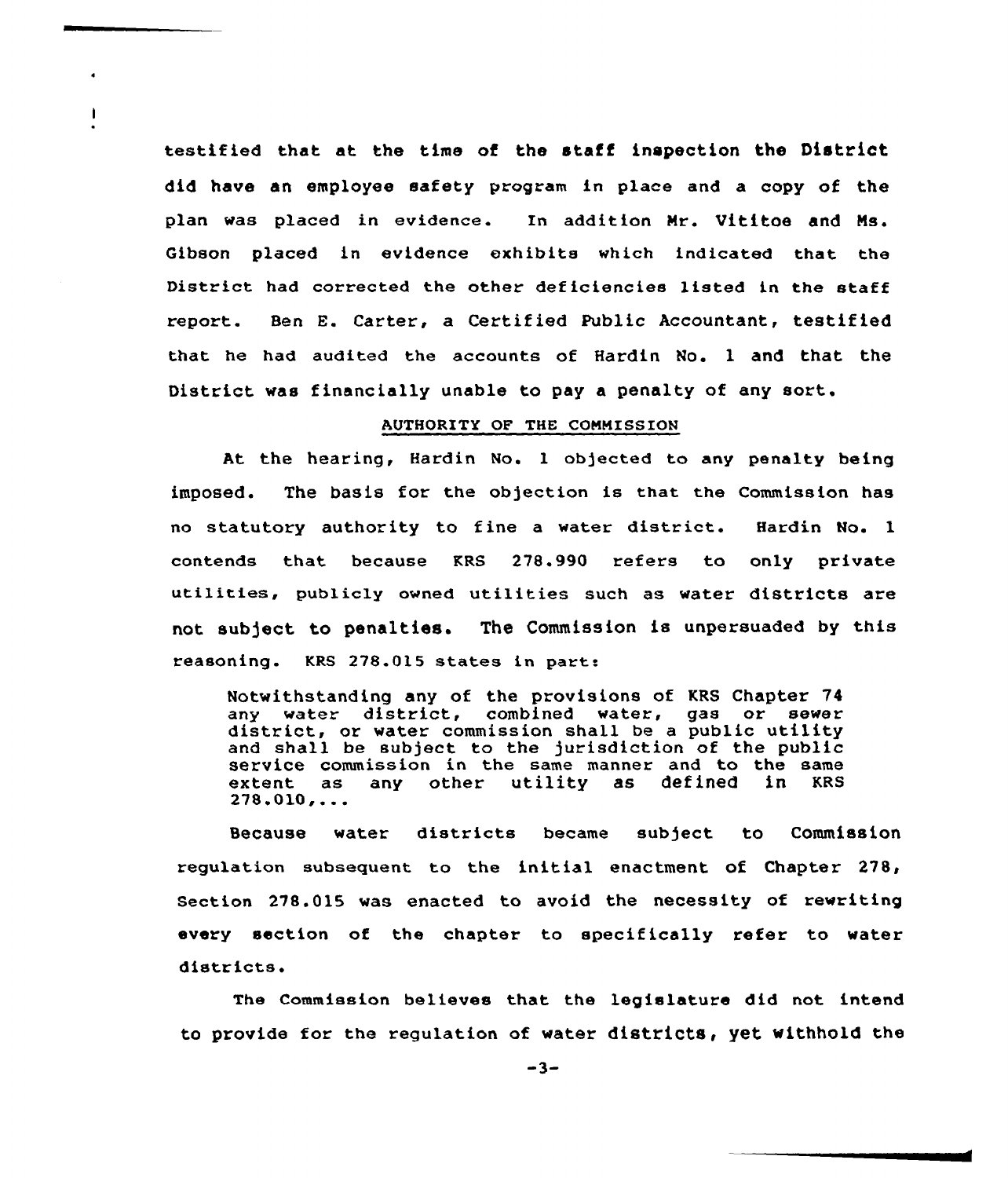means to enforce that authority. For these reasons, the Commission concludes that it has the statutory power to enforce its regulations by penalty under KRS 278.990 as it deems appropriate.

## CONNENTARY ON VIOLATIONS

In its testimony Hardin No. l has admitted to being in violation of the following sections of 807 KAR 5:006 at the time of the original inspection in this case: Section 18 — System Napa and Records: Section 19 - Location of Records: Section <sup>23</sup> — Inspection of System; and Section <sup>24</sup> - Reporting of Accidents. Hardin No. <sup>1</sup> presented testimony and exhibits to show that it has changed its management and operation since the date of the investigation. The District stated that it has restructured its Soard of Commissioners with a new majority and has hired a new manager during the last year. In addition, Hardin No. <sup>1</sup> presented exhibits to show that it has taken steps to correct its violations of Sections 18, 19, and 23 of 807 KAR 5:006. While the Commission is encouraged by the obvious effort of Hardin No. <sup>1</sup> to correct these violations, the seriousness of these infractions cannot be overlooked. The Commission is particularly disturbed that the February 7, 1986, accident, which involved <sup>a</sup> fatality and substantial property damage, was not promptly reported as required. In addition, Hardin No. 1's failure to maintain and update its system maps after reporting that it was doing so was <sup>a</sup> serious oversight. Hardin No. 1's admitted failure to observe Commission regulations represents a pattern of conduct which the Commission cannot accept.

 $-4-$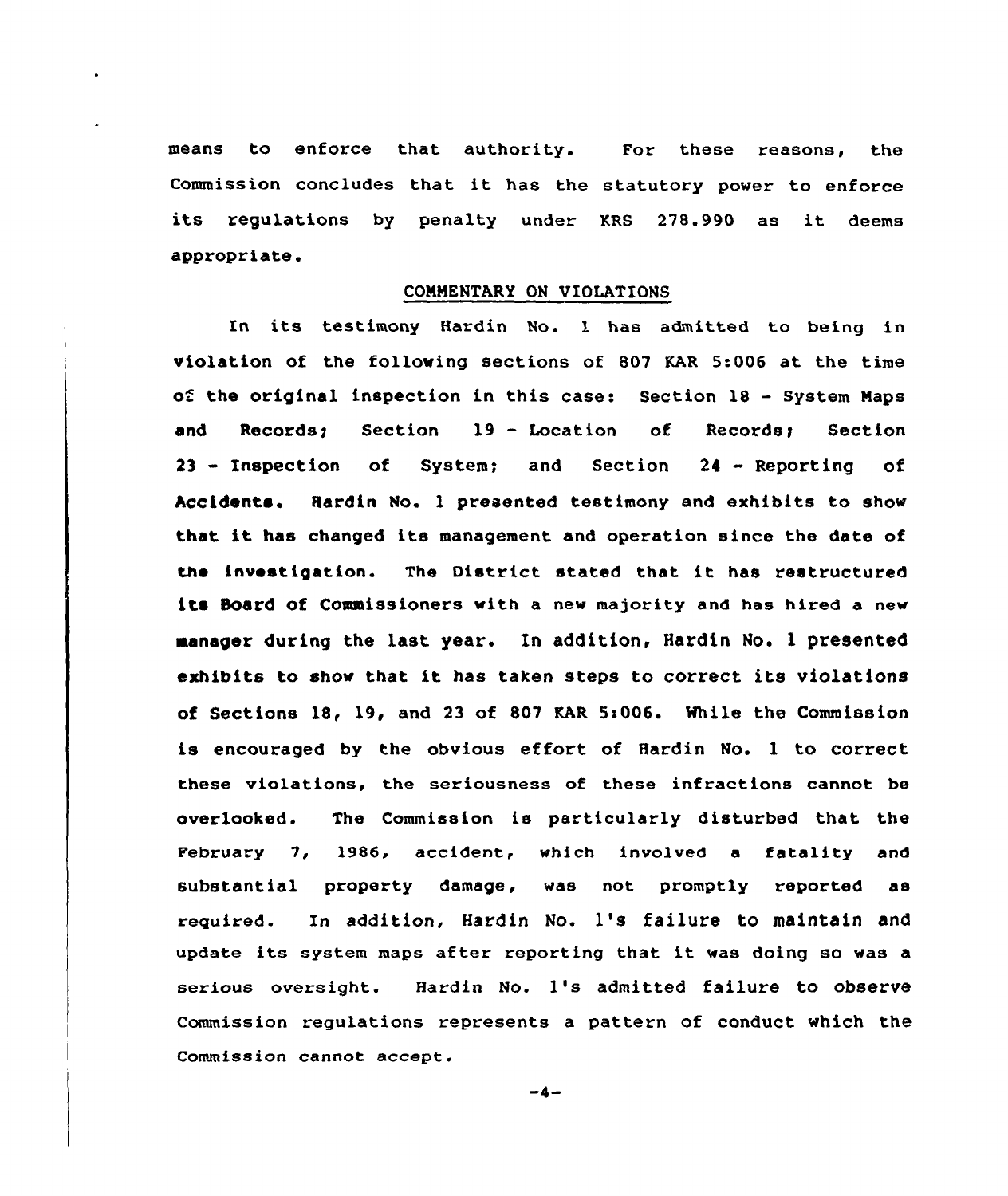## FINDINGS AND ORDER

The Commission, after consideration of the evidence of record, and being advised, is of the opinion and finds that:

1. Violation of Commission regulation 807 KAR 5:006, Section 18 — System Maps and Records, has existed for an extended time, even though Commission reports of inspections have put Hardin No. l on notice of this violation, and Hardin No. <sup>1</sup> has made representations that prompt corrective action would be forthcoming .

2. Hardin No. <sup>1</sup> failed to promptly report the February 7, 1986, storage tank accident as reguired by Section 24 of 807 KAR 5:006<sup>~</sup>

3. The violations set forth in the two paragraphs above have been admitted or unrebutted.

4. The Commission is aware of the impact fines and penalties may have on water utilities and their ratepayers. However, in this case a fine should be assessed.

IT IS THEREFORE ORDERED that:

1. A fine of \$500 is levied against Hardin No. 1 for its failure to maintain maps of its system.

2. A fine of \$1000 is levied against Hardin No. 1 for its failure to promptly notify the Commission of the February 7, 1986, accident.

3. The total fine of 81500 is due and payable within 30 days after receipt of this Order. Hardin No. <sup>1</sup> is instructed to send its certified check or money order, made payable to the

 $-5-$ 

الأنكاء والمتعاديان